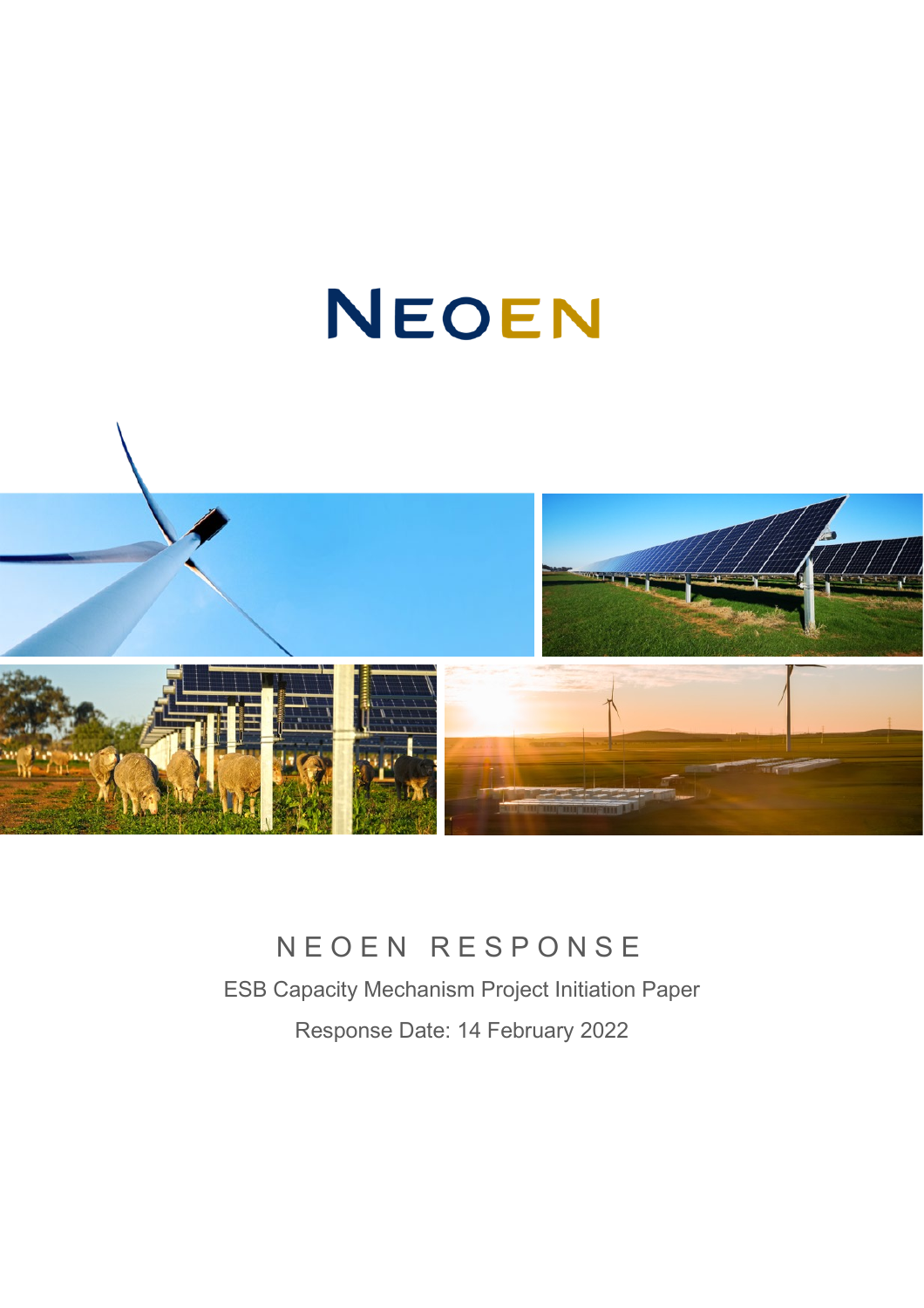

**Neoen Response:** ESB Capacity Mechanism Project Initiation Paper Date: 14 February 2022

Level 10, 227 Elizabeth Street Sydney, NSW 2000 Australia [neoen.com](https://www.neoen.com/)

## About Neoen

Neoen is one of the world's leading and fastest growing independent producers of exclusively renewable energy. We design and implement the means to produce the most competitive renewable electricity, sustainable and on a large scale. Our total capacity in operation or under construction is currently over 5 GW, and we are aiming for more than 10 GW by end 2025.

As of January 2022, Neoen has over 2.5 GW of renewable assets in operation or under construction in Australia, spanning across Wind (1072 MW), Solar (918 MW) and Storage (576 MW / 910MWh). This represents over \$3.5 billion Australian dollars in investment. Neoen intends to reach 5GW in Australia by 2025.

### **Summary**

Neoen is pleased to provide this submission on the Energy Security Board's (ESB) Capacity Mechanism Project Initiation Paper, and thanks the ESB for providing an opportunity to comment.

Neoen is generally supportive of the ESB's pursuit to address the reliability issues that could arise in the future power network.

However, Neoen has several key concerns with the ESB's Capacity Mechanism Project Initiation Paper that are highlighted in this letter.

- 1. *The capacity mechanism does not target existing or medium-term reliability issues* it is designed to primarily solve reliability issues associated with extended renewable drought periods. The ESB does not provide sufficient evidence for an immediate need to solve this issue.
- 2. *Capacity mechanism does not manage coal closures* it may provide some financial relief to coal power plants but does not present a mechanism to manage their controlled exit from the grid.
- 3. Does not create incentive for investment in new generation firming capacity it does not create signals for long term investment in generation capacity and has the potential to undermine the value of existing assets and be a hurdle for new projects in the contracts market.
- *4. Will be costly for electricity consumers* it has to potential to significantly increase the cost of electricity for consumers.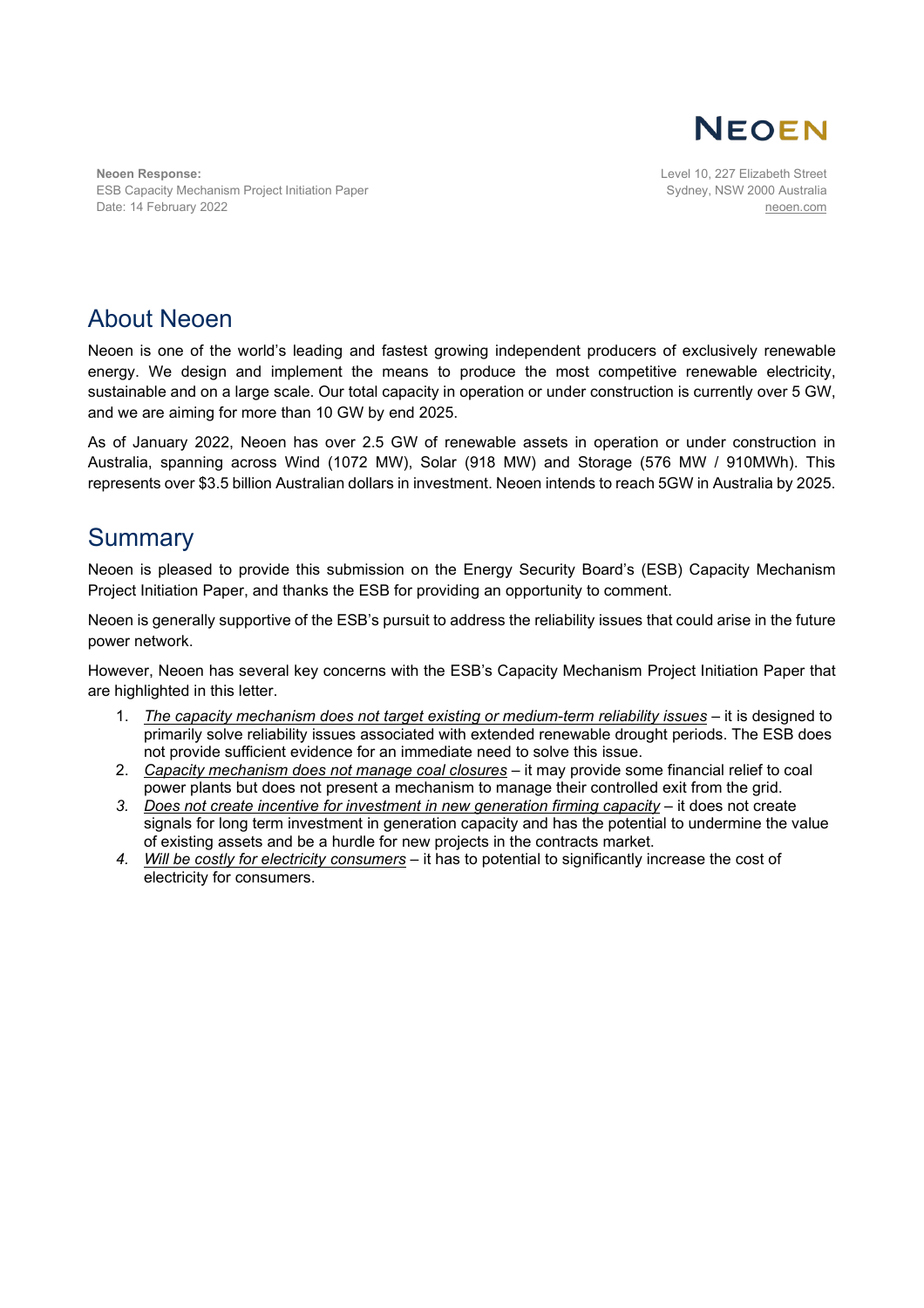Date: 14 February 2022

# Reliability Issues

The ESB has itself conceded that as per AEMO's analysis there will be no clear reliability problem under the existing frameworks but still considers reliability as a problem to be solved by the Capacity Mechanism.

As per AEMO's Electricity Statement of Opportunities (ESOO), the investment in new thermal projects, together with significant renewable generation and storage capacity in the pipeline, implies that there will be no reliability shortfall in the NEM over the next decade. However, the ESB insists that there will be long-term reliability issues, associated with participants not having enough incentive to manage long-term capacity risks.

The ESB considers prolonged renewable resource droughts, which may require the remaining thermal and storage fleet to provide sustained backup, as a reliability risk. However, the ESB has not presented sufficient evidence for this.

For example, in the Project Initiation Paper, the ESB presents reliability challenges pertinent to daily demand peaks, but no evidence has been provided for reliability challenges associated with prolonged renewable resource droughts. Figure 3 in the Capacity Mechanism Project Initiation Paper merely represent peaks of one day duration for Victoria, these could be managed by short duration storage systems.



It is important to assess the extended renewable resource droughts problem in detail and find if there is an immediate need to address it. Neoen suggests that the ESB should assess if there is any correlation between renewable resources in different regions considering that dunkelflaute or prolonged renewable resource drought could be limited to a geographical region. The optimal development path under AEMO's ISP may turn out to be sufficient to address the reliability issues associated with prolonged renewable resource droughts.

The ESB also considered daily periods – associated with fast rate of change in net supply – to be at risk periods as these may require considerable amount of ramping capacity in the system. However, Neoen understands that the existing regulatory FCAS market for fast ramping reserves is capable of addressing the reliability issues attached to these daily periods.

#### **NEOEN**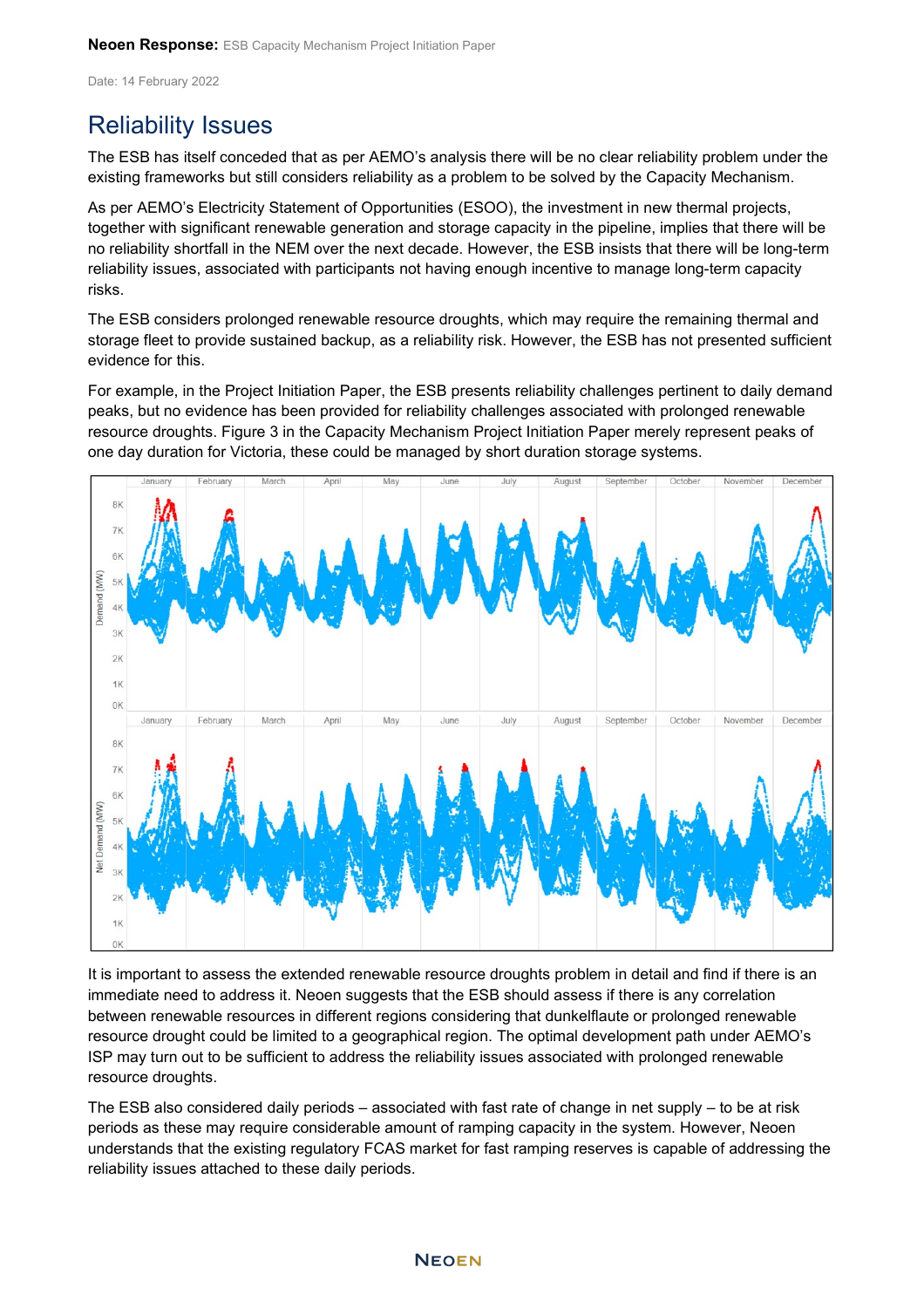Date: 14 February 2022

Neoen suggests that instead of designing a capacity mechanism, the ESB should focus on key physical changes in the system and the challenges and risks for market participants that will be created by these physical changes. In particular, Neoen invites the ESB to focus on traditional peak demand periods or on the minimum demand issue.

Neoen would like to highlight that the degree of uncertainty currently affecting the market is significant and physical changes in the system are giving birth to new risks with which the participants are still getting abreast. Adding more market reforms in shape of a complete redesign will create significant new risks and regulatory complexity for the participants.

In case the ESB deems that capacity mechanism is needed, Neoen recommends that the ESB and the Reliability Panel undertake detailed analyses to quantify the magnitude and nature of the aforementioned regulatory and operational risks that will come with capacity mechanism as these will be a roadblock to efficient investment, and clean energy transition.

#### Cost to Consumers

Neoen was unable to find any details provided by the ESB on the quantitative assessment of the likely cost of paying power plants based on their installed capacity, in addition to paying them for their energy.

As per Neoen's understanding capacity mechanism has the potential to significantly increase the cost of electricity in Australia. We don't have to look beyond our borders for an example of this, if Western Australia's centralised capacity market is applied to the NEM, the electricity consumers will end up paying annual capacity payments of \$2.9 billion to \$6.9 billion to generators. This would entail an additional \$182 to \$430 on the annual power bill of households<sup>[1](#page-3-0)</sup>. Neoen recommends the ESB to assess in detail the financial burden that will be created by capacity mechanism on electricity consumers.

The decentralised model where retailers are required to forecast their own load and procure capacity certificates based on that, may create oligopsony. Large retailers that are vertically integrated and have generators on their portfolio may surge the certificate prices. This will expose small retailers without generation on their portfolio to huge financial risks. Moreover, higher certificate prices will increase cost for electricity consumers.

In case of a centralised system – where AEMO would forecast and procure capacity – Neoen expects that a market operator's approach would be weighted towards system security at any cost. As such the cost for electricity consumer will increase.

Neoen understands that the ESB is considering recalibrating the reliability settings like market price cap (MPC) to reduce the financial burden on electricity consumers. However, it is evident from the Western Australia market – where energy market price cap is \$300 – that total electricity costs for consumers would still be expensive.

Moreover, any reduction in MPC will significantly reduce the valuation of current assets and create a hurdle for new projects in the contracts market.

# Managing Coal Closure

Neoen realises that abrupt coal closures will be a reliability threat for electricity grid. Considering that 23 GW of the existing 43 GW firming capacity comes from coal, and under the most likely step change scenario from AEMO's draft ISP 2022, around 60 GW of firming capacity would be needed in a future grid, it is important for the ESB to develop a mechanism that can manage a controlled exit of coal power plants from the grid and attract investment in new firming capacity.

<span id="page-3-0"></span><sup>1</sup> IEEFA. Energy Security Board's Capacity Payment: Burden on Households. August 2021.